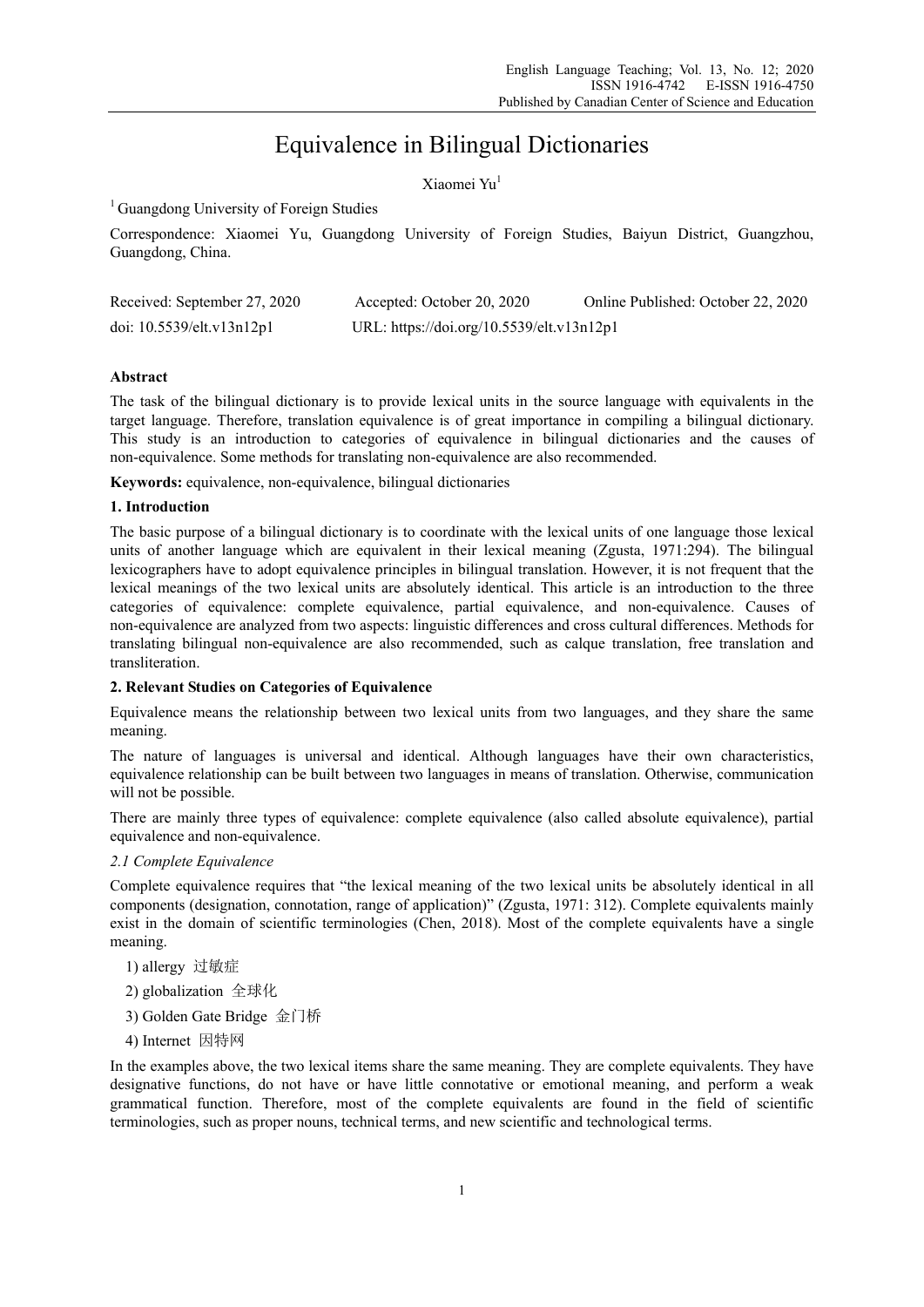#### *2.2 Partial Equivalence*

Partial equivalence means the lexical meaning of the lexical unit of the target language covers only a part of the lexical meaning of its counterpart in the source language.

Partial equivalence is the most common phenomenon in bilingual dictionaries. In terms of practical dictionary compilation, there are eight kinds of partial equivalence:

1) Identical linguistic symbols with different conceptual meanings.

- (5) a. 娘(Chinese) mother
	- b. 娘(Japanese) daughter
- (6) a. phonologie (Germany) 音位学
	- b. phonology (English) 音系学

In (5), both Chinese and Japanese have the same linguistic form "娘", but the former means "mother", while the latter means "daughter". Similarly, in (6), phonologie (Germany) and phonology (English) also have different meanings though they are in the same linguistic form. These lexical units are identical or similar in linguistic form but have different meanings. Therefore, we call them "false friends".

2) Identical linguistic symbols with different designative domains.

 $(7)$  肉 meat

In (7), " $\mathbb{R}$ "in Chinese means the flesh of both man and four-footed animals and birds for food, while "meat" in English just means the flesh of four-footed animals and birds used for food. The two lexical items have different designative domains.

3) Identical linguistic symbols with different registers. For example:

- (8) a. vendre (French) 卖
	- b. vend (English) 卖地、卖不动产

4) Identical conceptual meaning with different associative meanings. For example, "baiser" in French is associated with "love and sex", while "kiss" in English is associated with "love and friendship".

5) Identical conceptual meaning with different connotative meanings.

(9) a. hot 热的

b. The song is hot. 这首歌很流行。

In sentence 9b, "hot" does not mean "热的" but "流行的". We can see more examples. "a white lie" means "一 个善意的谎言"; "dry white wine" means "无甜味的白葡萄酒".

6) Identical conceptual meaning with different collocational meanings. For example, "have tea" means "喝茶"; "have meetings" means "开会"; "have time" means "有时间".

7) Identical designative meaning with different metaphorical meanings. For example, "蝙蝠" in Chinese is a symbol of good luck and happiness, while its counterpart "bat" in English is a symbol of ugliness and cruelty.

8) Identical connotative meaning with different conceptual meanings. For example:

- (10) 乱七八糟 at sixes and sevens
- (11) 挥金如土 spend money like water
- (12) 缘木求鱼 to milk the bull

#### *2.3 Non-Equivalence*

Non-equivalence means there are no equivalents in the target language for some lexical units in the source language.

Non-equivalence is an obstacle to communication and translation. It is a difficult problem for bilingual lexicographers to deal with.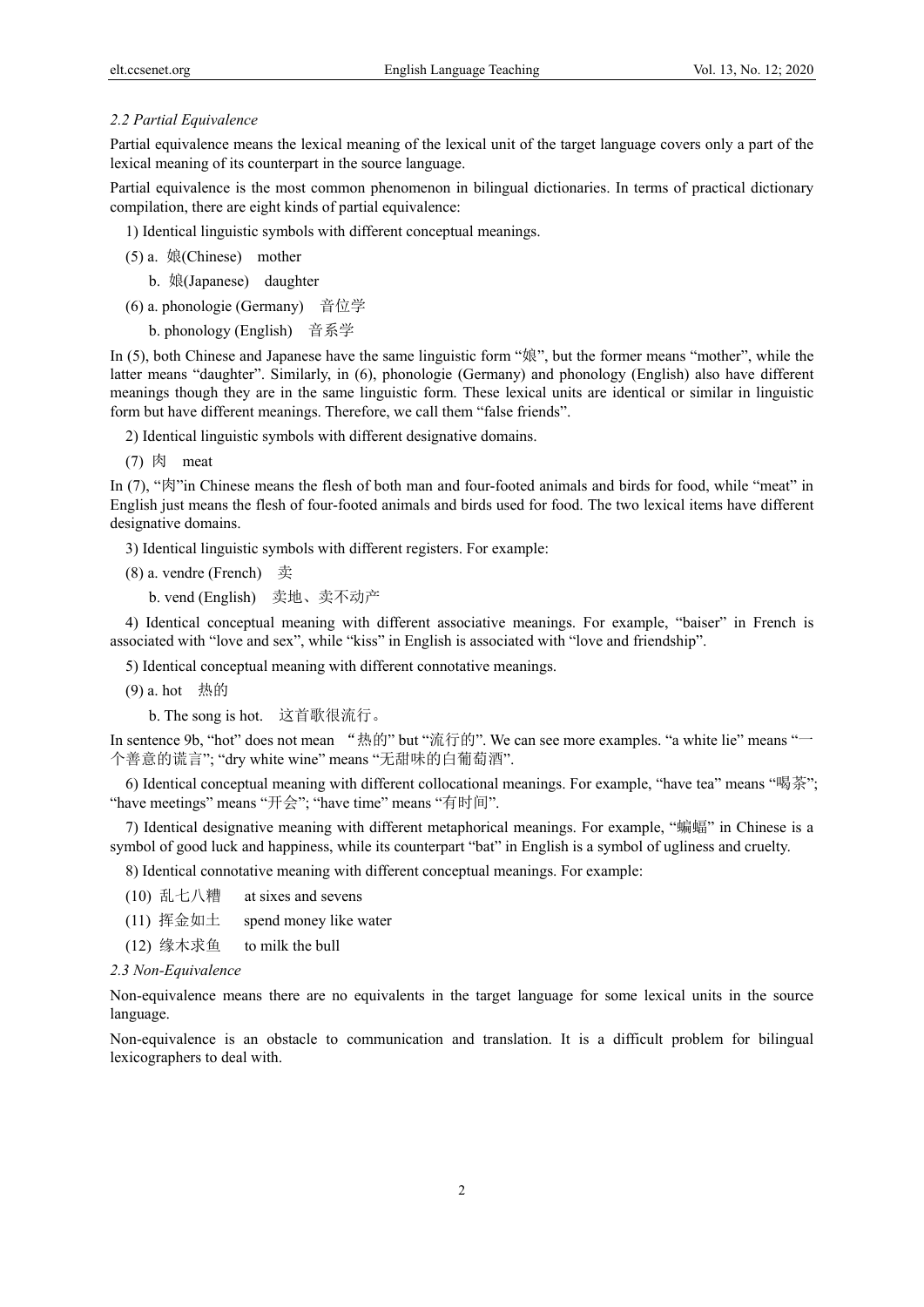## **3. Causes of Non-Equivalence**

The phenomenon of non-equivalence is caused by linguistic differences and cross-cultural differences.

## *3.1 Linguistic Differences*

Linguistic symbol is arbitrary and conventional. It is very difficult find equivalents in form between two languages. For example, alliteration is a figurative speech often used by English writers or poets. But it is impossible to find in Chinese equivalents which have the same linguistic functions as alliteration.

The phenomenon of non-equivalence can also be found in non-designative words. We call these words functional or grammatical words. For example:

(13) the art [定冠词]1[指谈话双方都知道或能体会到的特定的人或事物]

(A New English-Chinese Dictionary: the)

We can see another example. In Chinese, the prefix "老" does not have designative functions. Only when it goes with other words can it have lexical meanings. For instance, "老虎", "老鹰", and "老鼠"refer to animals; "老 大","老二", and "老幺"refer to seniority among brothers and sisters; "老张"and "老王" refer to addresses. We cannot find in English the equivalent of the prefix"老".

#### *3.2 Cross-Cultural Differences*

Nearly all the problems of equivalence are caused by the anisomorphism of language (Zgusta, 1971: 296). In other words, non-equivalence is caused "by the differences in the organization of designate in the individual languages and by other differences between languages." (Zgusta, 1971: 294).

Culture-bound words pose very difficult problems for bilingual lexicographers (Zhang, 2019). Social factors such as natural environment, history, people's thinking mode, and production and life should be taken into consideration in practical bilingual translation.

(14) Beaujolais n. a type of French red wine 薄若莱葡萄酒(一种法国葡萄酒)

(15) 太极 taichi a kind of traditional Chinese shadow boxing

The two words "Beaujoblai" and "太极" are particular to French culture and Chinese culture respectively. We can see more culture-bound words in Chinese such as "粽子", "铁饭碗", "跑龙套", "炕", "叩头", "华表","二 胡","四合院" and the like.

Legends and mythology are another source of culture-bound words. For example:

(16) an Achilles' heel the weak or vulnerable point of a person (organization, country, etc.) 唯一致命的弱 点

(17) 白骨精 the White Boned Demon, an evil spirit who often took the guise of a charming young woman in the novel *Pilgrimage to the West*.

Because of different modes of production and life, descriptions of the world in different languages are not the same. For example, in Eskimo, snow plays an important role, and there are more than ten words about snow.

#### **4. Methods for Translating Non-Equivalence in Bilingual Dictionaries**

Since the problem of non-equivalence causes an obstacle to communication, bilingual lexicographers have been trying to settle it. Some methods have been recommended to solve the problem of non-equivalence in bilingual dictionaries.

1) Detailed explanation

"The meaning of the respective lexical unit of the source language is described by an explanation which is similar to the definition of a monolingual dictionary but is worded in the target language." (Zgusta, 1971: 295).

For example, "阿 Q" means the main character in Lu Xun's The True Story of A Q, a backward peasant who interprets his defeats as his moral victories.

2) Transliteration

Transliteration is a mapping from one system of writing into another. For example:

(18) 台风 typhoon

- (19) banjo 班卓琴
- 3) Free translation